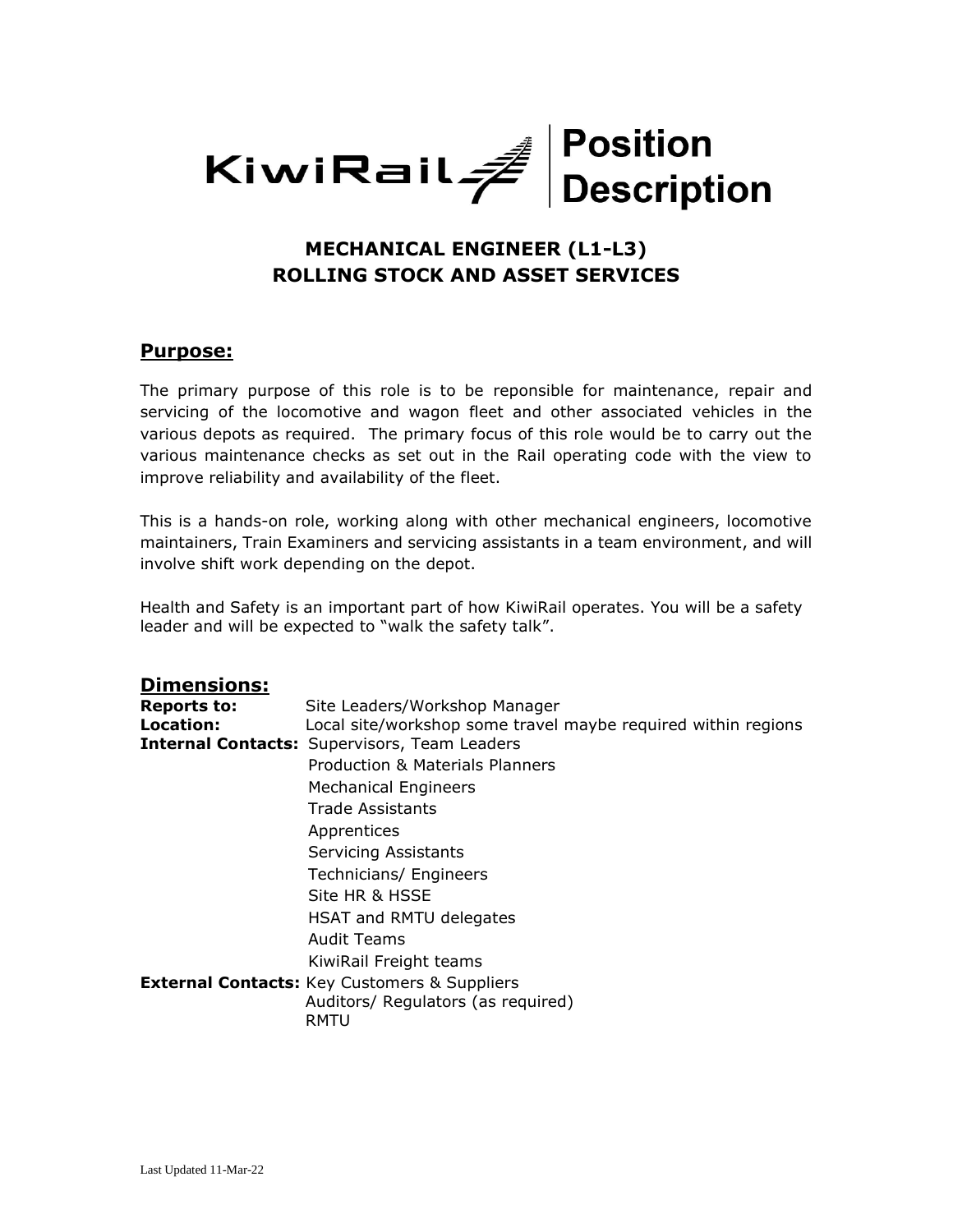## **Key Accountabilities**

#### **Operational**

- Support the qualified tradesman and Team Leader and assist him with completing all work safely, to the required quality standards and within the allocated time frame
- Under supervision (reduces with experience and training) carry out maintenance and repairs to passenger cars and locomotives and other associated vehicles in accordance with KRM policies, industry and legislative safety rules, codes, procedures and practice. This will include but is not limited to the following activities –
	- o Scheduled Maintenance checks
	- o Out of course repairs
	- o Provisioning and servicing of vehicles
	- o Incident recovery and repairs
	- o Other maintenance activities as directed
- Carry out shunting and operational duties
- Execute the servicing, maintenance and incident recovery of the assets being managed in a safe, efficient and effective manner as required by the manager/ supervisor
- Use sound engineering practices and Safety Standards.
- Carry out routine maintenance work in compliance with the schedule.
- Train operators to use the production equipment in a safe manner, carry out daily checks, lubrications etc.
- Work within the boundaries of your known and recognised competency levels
- Manage documentation professionally within the policy and procedures for record keeping
- Have focus on the security of customers plant and equipment
- Have a clear understanding of scope of the job being executed
- Quality documentation supplied to customers (internal and external)
- Ensure good housekeeping to ensure health and safety of all staff: This will include but is not limited to the following activities; cleaning, other maintenance activities as directed
- Undertake company offered training including OJT, NZQA qualifications and additional courses required to perform role

#### **Zero Harm**

- Take all practicable steps to prevent harm to self and others
- Participate in H&S and induction training as requested
- Comply with all HSE legislation, regulation, code of practice, safe operating procedure, best practice relevant to your responsibility.
- Understand your responsibilities as outlined in the HSE Toolkit
- Participate in injury management & rehabilitation processes if injured at work
- Report work-related harm, pain or discomfort immediately
- Report all hazards and accidents immediately
- Knowledge of specific controls for identified site hazard registers.
- Report any emergency and environmental incidents situations to management